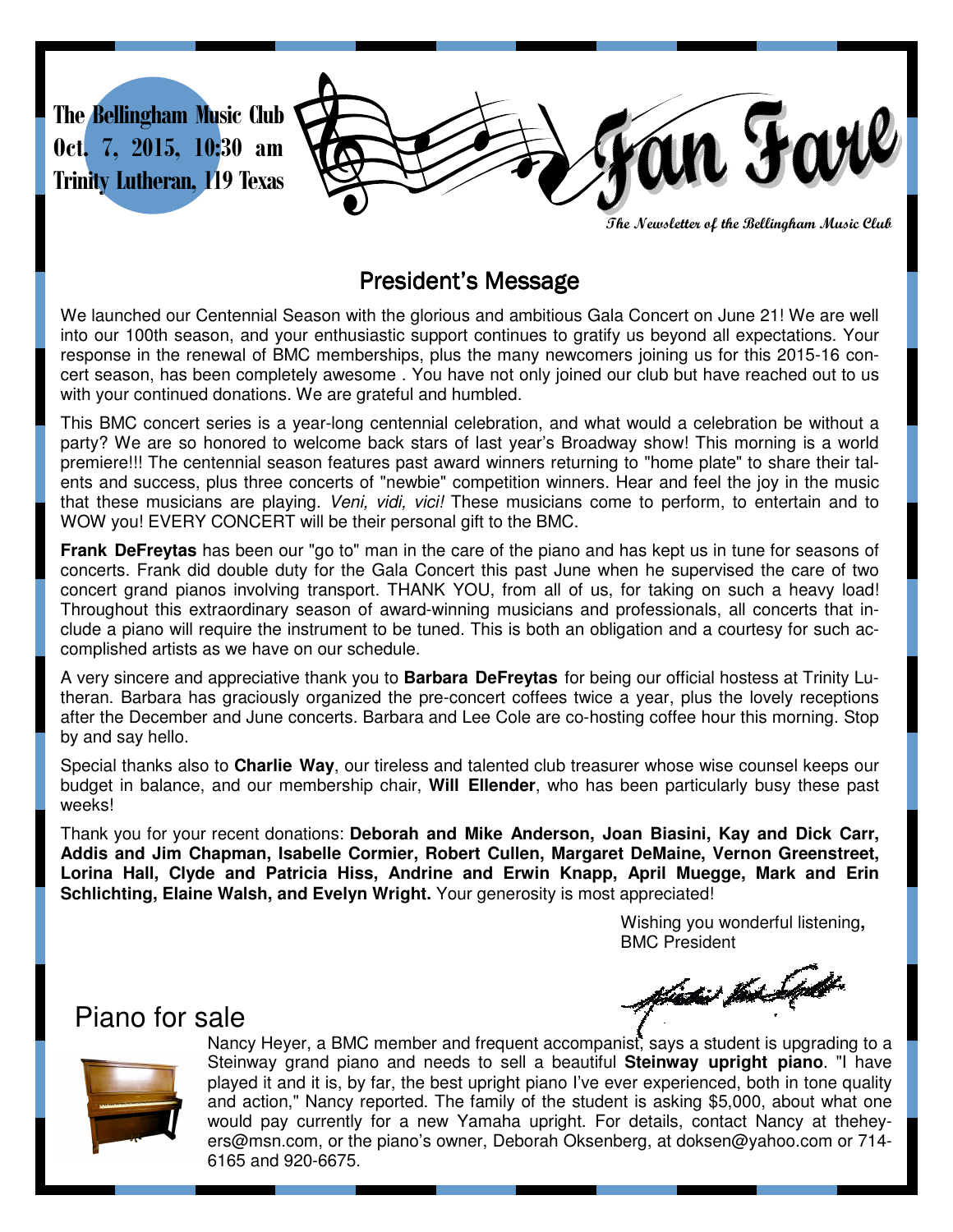

The just **revised BMC Membership Handbook is ready** for you today! If you have paid for this year's membership, just ask Will or Charlie for your new copy. It contains program dates, competition details, names of officers and committee chairs, bylaws, plus contact information for your best friends! Be sure to have a look at our fascinating history, with pictures, at the back of the book.

We regret the passing of **Terry Parakh**, a long-time BMC and Whatcom Chorale member. Terry will be remembered for her gracious smile and always perfectly matched outfits! Sincere condolences to her husband Jal.

BMC welcomes new members **Martha Benedict, Lorina Hall, Ruth Heft, Suzanne Krogh, Helen Moran, April Muegge, and Barbara Ryan.** 

## Upcoming events

**The Whatcom Symphony Orchestra** will perform works by **Bernstein and Beethoven at 3 pm, Oct. 11** at Mount Baker Theater in Bellingham, featuring Canadian concert violinist James Ehnes. Tickets are \$14, \$44 or \$49. For information, call 734-6080 or visit whatcomsymphony.com.

**Met Opera Live in HD:**: Remember to fill out a raffle ticket for a chance to receive tickets for Wagner's **Tannhäuser** with **James Levine** conducting. Performance time at Regal Barkley Theaters is **Saturday, Oct. 31, at 9 am.** 

**Next month, world-famous bassoonist Martin Kuuskmann, along with WWU professor, pianist Jeffrey Gilliam, will perform for us**. This special appearance is a huge event and a great honor for the BMC. Mr. Kuuskmann will dedicate his concert to our BMC student competitions, in the hope of raising extra money to encourage young musicians of Whatcom County. For that reason, tickets for the **concert on Thursday, Nov. 5,** are \$20, available today in the lobby, online at bellinghammusicclub.org, and in person at Village Books and Piper Music. The concert will begin at 7:30 pm. at First Congregational Church, 2401 Cornwall Ave., and will feature works by Donizetti, Saint-Saëns, Schumann, Arvo Pärt, and an Estonian work for solo bassoon. Kuuskmann and Gilliam will perform a shorter version of the recital here at Trinity on **Wednesday morning, Nov. 4, at 10:30 am. Remember, our Student Award basket is always hungry. Don't forget to throw in a few bucks!** 

**BMC is on the program of the Whatcom County Historical Society next month.**  President Kristin Van Schelt, awards chair Gail Haines and program chair Isabelle Cormier will talk about our club's history, its philanthropic endeavors and Centennial Season programs. The presentation will include entertainment, and will take place in the Rotunda Room at the Whatcom Museum on **Thursday, Nov. 12, at 7:30 pm.** Admission will be free for museum members, with a \$3 suggested donation for others.



From now on, the **BMC high school Piano Competition** will honor **Nancy Bussard**, an incomparable piano teacher and accompanist. Nancy has been associated with the Bellingham Music Club since 1951, when she was invited to perform as a singer at the Music Club's annual summer Homecoming Concert for returning college students.

**A special centennial event is planned at Lairmont Manor in 2016**, almost exactly 100 years after the club's inaugural event. Mark your calendar for an Anniversary Concert and Afternoon Tea on Sunday, **Feb. 21, from 2 to 4 pm** at Lairmont. Details will be revealed as we get closer to the date.



**Find everything about the BMC on our website www.bellinghammusicclub.org** 

**Contributions or corrections? Contact the Newsletter Editors:** 

**Barbara Hudson at barbi0101@yahoo.com or Richard Howland at yksun@aol.com** 

**Our mailing address is: BMC, P.O. Box 197, Bellingham, WA 98227-1093**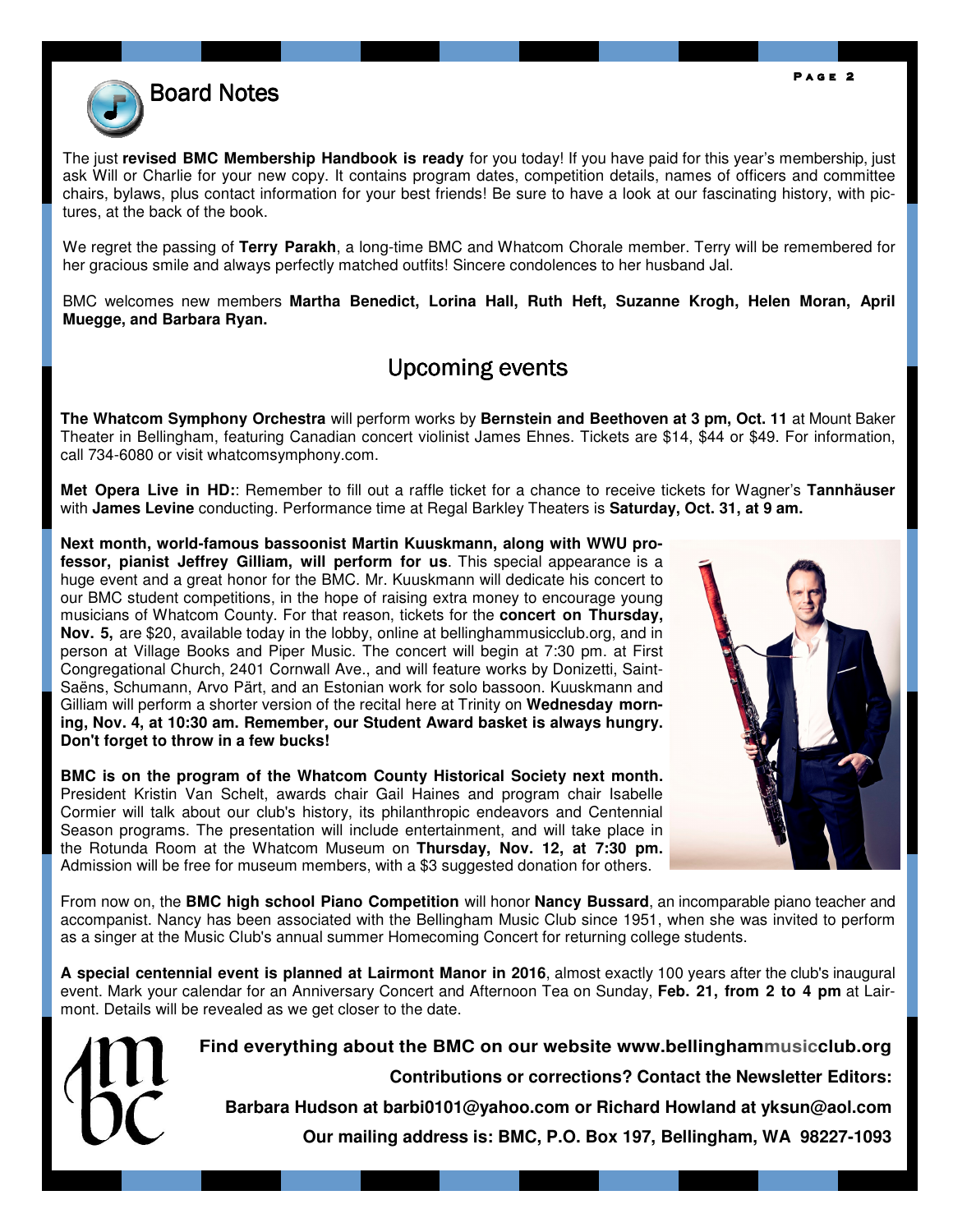**Ben Buchanan** is a 4-year combat veteran of the Iraq War. After a tour that took him to both Iraq and Afghanistan, he completed his service in 2011 and began working on his associate's degree in Eugene. He spent 3 years acting in many theaters in Oregon. Some of his previous work includes The Cripple of Inishmaan, Charlotte's Web, Company, Into The Woods, Hair, Grease and The Bridegroom of Blowing Rock (for which he was nominated for the Irene Ryan National Acting Award). He transferred to Western Washington University in 2014 to complete his baccalaureate, and has just finished writing, producing, and acting in Faust as part of a company led by Rich Brown at the university. This will be his 18th production since his completion of service in the Armed Forces.

After studying voice at the University of Texas, **Sherrie Kahn** moved to New York City to continue her studies. In addition to performing in opera and musicals such as Guys and Dolls and The Sound of Music, Kahn specialized in liturgical music and oratorios. For many years she sang at the Cathedral of St. John the Divine. In 2006, Kahn and her family relocated to Bellingham. Since then she has been involved in volunteer work for Skagit Opera, North Sound Youth Symphony and the Bellingham Music Club. An active recitalist, Kahn has appeared as soloist with Whatcom Chorale.

Originally from Olympia, **Megann Schmidt** now lives in Bellingham with her fiancé and two 20-pound cats, Gizmo & Gadget. She graduated from Bellingham Technical College with a degree in dental assisting and now works for Barkley Boulevard Dental Care. Recent performance credits include Mark Twain in Fairhaven (Daisy Kogull), Charlotte's Web (Fern), The 25th Annual Putnam County Spelling Bee (Olive Ostrovsky), Chitty Chitty Bang Bang (Truly Scrumptious), The Pajama Game (Gladys), The Wizard of Oz (Glinda), and last season's A Broadway Cabaret.

For 34 years in Los Angeles, **Martin Bray**'s most demanding audiences were his kindergarten students. He honed his dance skills with the theatrical dance troupe, Company LA, and studied musical theater performance with Karen Morrow. Retiring to Bellingham, Martin joined the Bellingham Theatre Guild in three productions, Annie Get Your Gun (chorus), The Pajama Game (Max), and the Musical Birthday Bash. He was a featured performer in last season's A Broadway Cabaret.

**Scott Henderson** started piano lessons at age 8, studied composition at the Manhattan School of Music and earned a degree in composition at Indiana University. Between 1985 and 1992, he was resident composer with the Gay Men's Chorus of Los Angeles, writing shows for Beatrice Arthur, Eileen Brennan and Joan Rivers, as well as arrangements for Elizabeth Taylor, Joanna Gleason, and others. His compositions are published by Yelton Rhodes Music. He recently served as executive director of the Whatcom Symphony Orchestra and musical director of A Broadway Cabaret.

Born into a musical family in Bellingham, **Martha Benedict** has had a lifelong passion for music and theater. Some favorite roles as she's moved around various cities: Threepenny Opera (Mrs. Beachum), Cabaret (Fräulein Schneider), The Mikado (Katisha), and The Diviners (Norma Henshaw). A recent highlight was working with Kathryn Murray, creating, producing and directing the Bellingham Theatre Guild's 85th anniversary Musical Birthday Bash, and co-producing A Broadway Cabaret. Other life pursuits have included teaching school, cooking for Alaskan expeditions, and professional scuba diving in Hawaii.

## **Special thank you to:**

Martin Bray for choreography Ben Buchanan for additional scripting Genny Cohn for costuming Christopher Key for photography The Bellingham Theatre Guild, Alona and Matt Christman at The Firehouse, Ken Harrison and Debbie Reece.